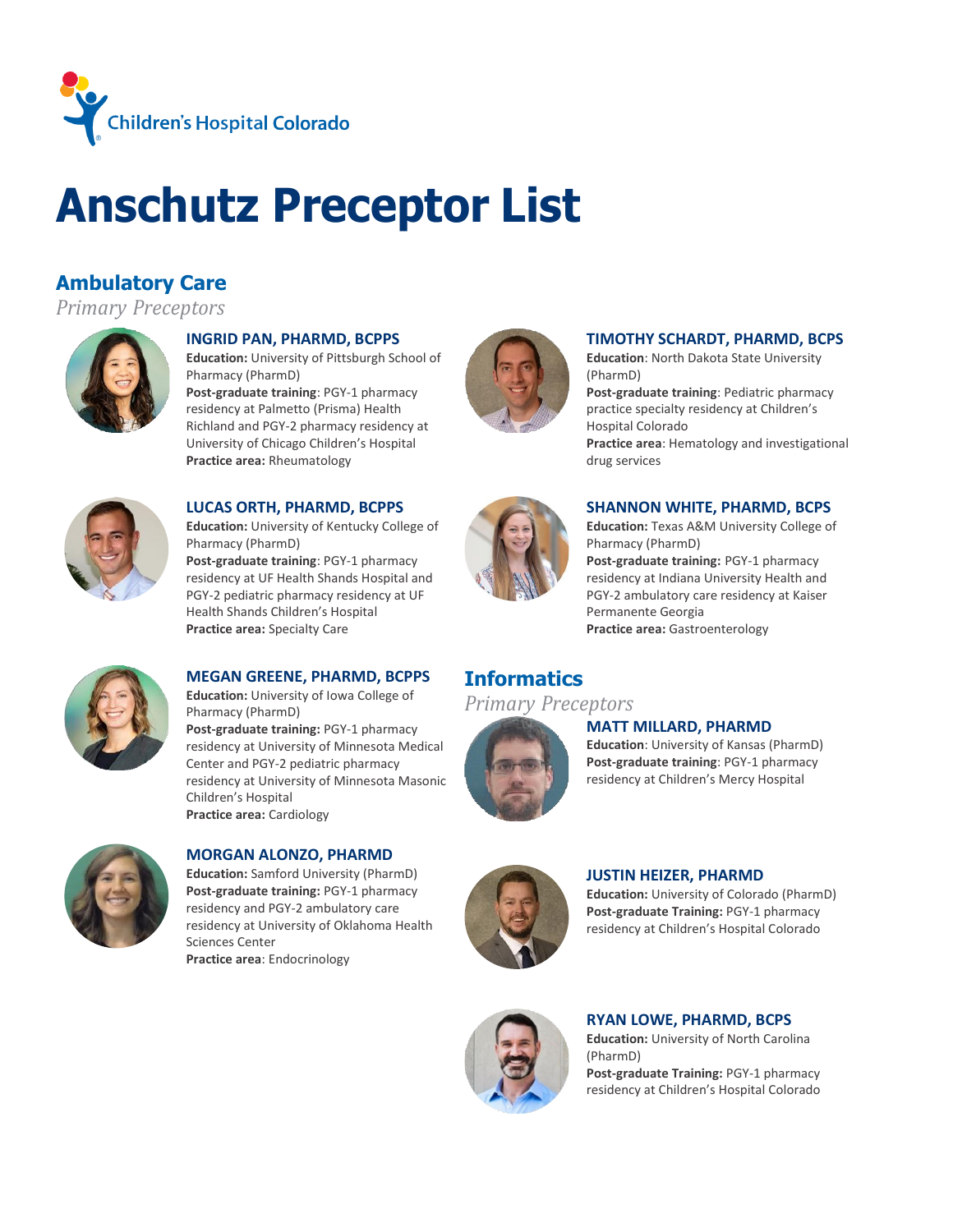# **Critical Care / Emergency Medicine**



#### **ALLISON SALINAS, PHARMD, BCPPS**

**Education:** University of Texas (PharmD) **Post-graduate training:** PGY-1 pharmacy residency at Children's Hospital Colorado **Practice area:** Cardiology



### **ESTHER BAE, PHARMD**

**Practice area**: Cardiology

**Education**: University of Southern California (PharmD) **Post-graduate training**: PGY-1 pharmacy residency at Children's Hospital Colorado



#### **SHARON GORDON, PHARMD, BCPPS**

**Education:** University of North Carolina Chapel Hill (PharmD) **Post-graduate training:** PGY-1 pharmacy residency at University of Maryland Medical Center and PGY-2 pediatric pharmacy residency at Duke University Hospital **Practice area:** Pediatric Intensive Care



#### **EMMA ROSS, PHARMD, BCPPS**

**Education:** University of Colorado Skaggs School of Pharmacy and Pharmaceutical Sciences (PharmD)

**Post-graduate training:** PGY-1 pharmacy residency and PGY-2 pediatric pharmacy residency with a focus in critical care at Children's Hospital Colorado **Practice area:** Neonatal Intensive Care



#### **MICHAEL MURPHY, PHARMD**

**Education:** Saint Louis College of Pharmacy (PharmD) **Post-graduate training:** Pediatric pharmacy

practice specialty residency at Children's Hospital Colorado

**Practice area:** Neonatal Intensive Care



#### **STEPHANIE PENNINGTON, PHARMD, BCPPS**

**Education**: University of Wisconsin Madison School of Pharmacy (PharmD) **Post-graduate training**: PGY-1 pharmacy residency and PGY-2 pediatric pharmacy residency with a focus in critical care at Children's Hospital Colorado **Practice area**: Emergency Medicine



#### **RYAN BALMAT, PHARMD, BCPS**

**Education**: Butler University College of Pharmacy and Health Sciences (PharmD) **Post-graduate training**: PGY-1 pharmacy residency at St. Vincent Hospital Indianapolis **Practice area**: Emergency Medicine

# *Primary Preceptors Secondary Preceptors*



#### **ANDREW HATT, PHARMD, BCPPS**

**Education**: University of Rhode Island (PharmD) **Post-graduate training**: PGY-1 and PGY-2 pharmacy practice residency at Elliot Hospital



# **ANDREA TRIBUZI, PHARMD**

**Education**: The Ohio State University (PharmD) **Post-graduate training**: PGY-1 pharmacy residency at Children's Hospital Colorado



#### **ANN CARL, PHARMD, BCPPS**

**Education**: Duquesne University (PharmD) **Post-graduate training**: PGY-1 pharmacy residency and PGY-2 pediatric pharmacy residency with a focus in critical care at Children's Hospital Colorado



#### **ELLIE HENDRICKS, PHARMD, BCPPS**

**Education**: South Dakota State University (PharmD)

**Post-graduate training**: PGY-1 pharmacy residency and PGY-2 pediatric pharmacy residency with a focus in critical care at Children's Hospital Colorado



#### **LAUREN SMILEY, PHARMD, BCPPS**

**Education**: University of Tennessee Health Science Center College of Pharmacy (PharmD)

**Post-graduate training:** PGY-1 pharmacy practice residency at Le Bonheur Children's Hospital and PGY-2 pediatric pharmacy residency with a focus in critical care at Children's Health Children's Medical Center Dallas

#### **MACKENZIE DEVINE, PHARMD, BCPPS**

**Education**: Ohio Northern University (PharmD)

**Post-graduate training**: PGY-1 pharmacy residency and PGY-2 pediatric pharmacy residency with a focus in critical care and infectious diseases at Children's Hospital Colorado

#### **ASHLEY CHERIAN, PHARMD**

**Education:** Regis University School of Pharmacy (PharmD)

**Post-graduate training**: PGY-1 pharmacy residency at Children's National Hospital and PGY-2 pediatric pharmacy residency at Holtz Children's



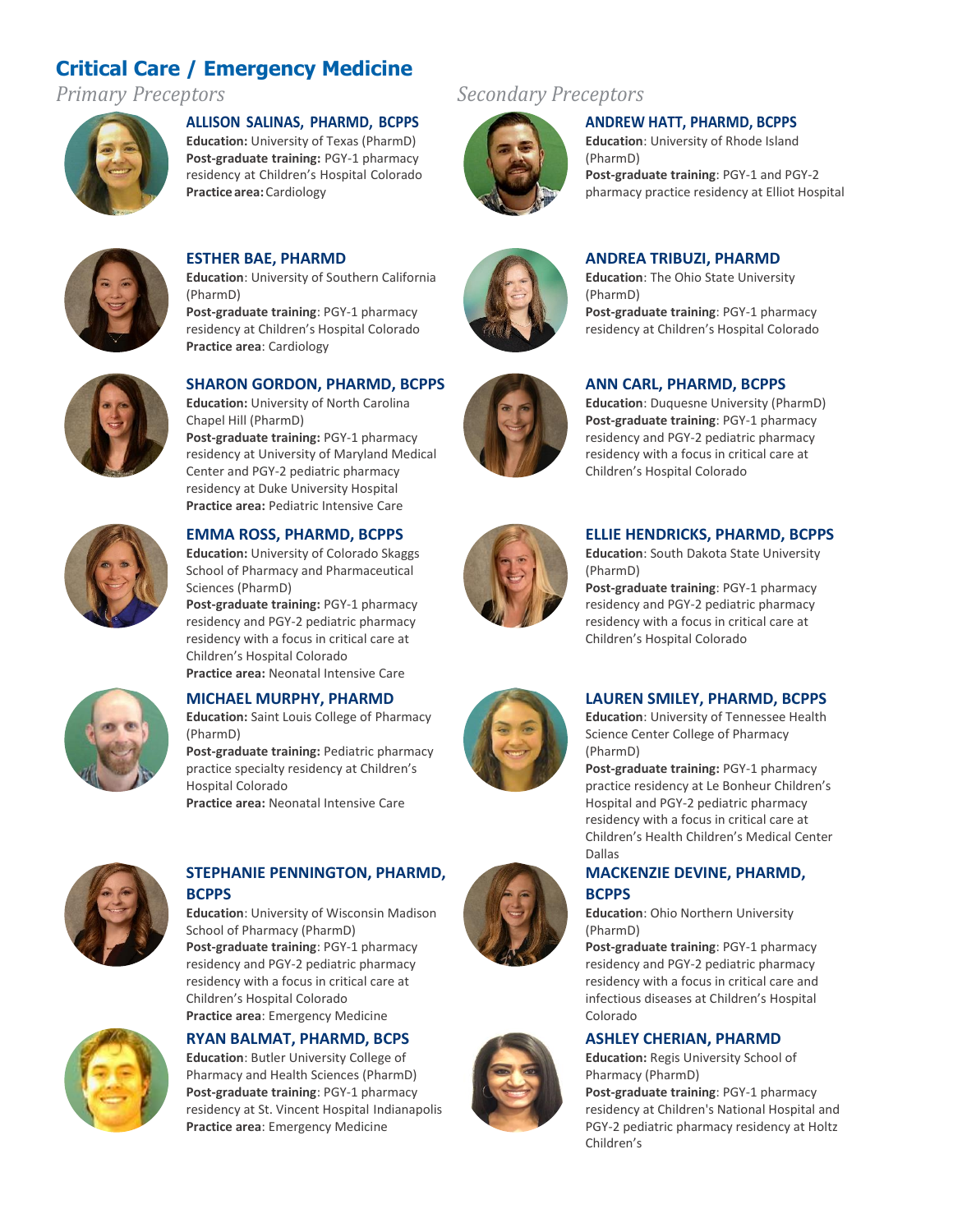# **General Pediatric Medicine**



#### **MOLLIE KEMPA, PHARMD, BCPPS**

**Education:** University of Michigan (PharmD) Post-graduate training: PGY-1 pharmacy residency at Children's Hospital of Michigan **Practice area:** General Pediatric Medicine



#### **ANDREA CALVERT, PHARMD, BCPPS**

**Education**: University of Oklahoma Health Science Center (PharmD) **Post-graduate training**: PGY-1 pharmacy residency at Memorial University Medical Center and PGY-2 pediatric pharmacy residency at Texas Children's Hospital **Practice area**: Neurology



#### **ASHLEY REID, PHARMD**

**Education**: University of Connecticut (PharmD)

**Post-graduate training**: PGY-1 pharmacy residency at Children's Hospital Colorado **Practice area**: Pain management and surgery



#### **DANIELLE STUTZMAN, PHARMD, BCPP**

**Education**: University of Colorado Skaggs School of Pharmacy and Pharmaceutical Sciences (PharmD)

**Post-graduate training**: PGY-1 pharmacy residency with a focus in ambulatory care and psychiatry and PGY-2 psychiatry pharmacy residency at University of Southern California **Practice area**: Psychiatry



#### **LANEY BRENNAN, PHARMD, BCPPS**

**Education**: Creighton University (PharmD) **Post-graduate training**: Pediatric pharmacy practice specialty residency and pediatric critical care pharmacy residency at Children's Hospital Colorado **Practice area**: Pulmonary and cystic fibrosis

### *Secondary Preceptors* **JASON CHILD, PHARMD, BCIDP**



#### **CHRISTINE BAUMGARTNER, PHARMD, BCPPS**

**Education**: LECOM School of Pharmacy (PharmD)

**Post-graduate training**: PGY-1 pharmacy residency at Children's Hospital Colorado



# **LINDSAY COLYER, PHARMD, BCPS**

**Education**: University of Michigan School of Pharmacy (PharmD) **Post-graduate training**: PGY-1 pharmacy residency at Boston Medical Center

# *Primary Preceptors Secondary Preceptors (continued)*





#### **MAGDA MARSCHNER, PHARMD, BCPS, BCPPS**

**Education**: University of Washington School of Pharmacy (PharmD)

**Post-graduate training**: PGY-1 Pharmacy Residency at Multicare Medical Center: Tacoma General Hospital/Mary Bridge Children's Hospital

#### **ANITA GALLAY, PHARMD**

**Education**: Massachusetts College of Pharmacy and Health Sciences (PharmD) **Post-graduate training**: PGY-1 Hospital of Saint Raphael and PGY-2 pediatric residency at University of Arizona Medical Center



#### **ELIZABETH SHIELDS, PHARMD**

**Education**: University of Colorado (PharmD) **Post-graduate training**: PGY-1 pharmacy residency at Intermountain Healthcare Utah Valley Hospital

# **Infectious Disease**

## *Primary Preceptors*



#### **CHRISTINE MACBRAYNE, PHARMD, MSCS, BCIDP**

**Education**: University of Colorado Skaggs School of Pharmacy and Pharmaceutical Sciences (PharmD, MSCS)

**Post-graduate training**: PGY-1 pharmacy residency at Children's Hospital Colorado and postdoctoral fellowship in antiviral pharmacology at University of Colorado Skaggs School of Pharmacy and Pharmaceutical Sciences



**Education**: Washington State University (PharmD) **Post-graduate training**: Pediatric pharmacy practice specialty residency at Children's Hospital Colorado

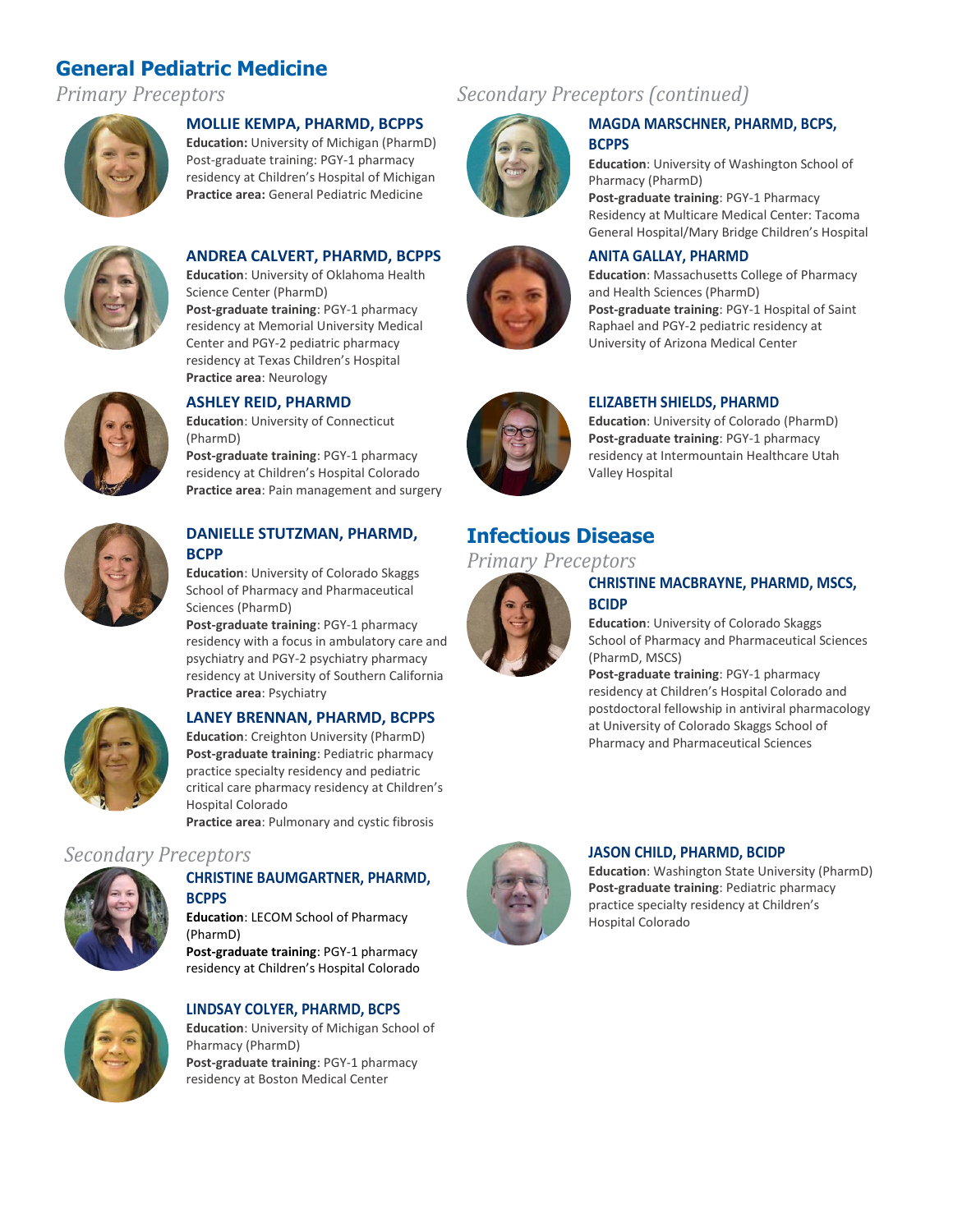# **Oncology and Bone Marrow Transplant**



#### **ALYSSA HEIDEN, PHARMD, BCOP**

**Education**: Ferris State University; Big Rapids, Michigan (PharmD)

**Post-graduate training**: PGY-1 pharmacy residency at St. Mary's Medical Center and PGY- 2 oncology pharmacy residency at University of Minnesota and Fairview Health **Practice area**: Bone marrow transplant



#### **AMANDA STROMMEN, PHARMD, BCOP**

**Education**: University of Wisconsin (PharmD) **Post-graduate training**: PGY-1 pharmacy residency and PGY-2 pediatric pharmacy residency with a focus in oncology/BMT at Children's Hospital Colorado **Practice area**: Bone marrow transplant



### **MYA MERROW, PHARMD, BCOP**

**Education**: University of Tennessee (PharmD) **Post-graduate training**: PGY-1 pharmacy residency at Children's Hospital Colorado **Practice area**: Hematology/oncology



#### **NICOLE KAISER, RPH, BCOP**

**Education**: University of Wisconsin (BS) **Post-graduate training**: Pharmacy practice residency at University of Wisconsin Hospital and Pediatric pharmacy practice specialty residency at Children's Hospital Colorado **Practice area**: Hematology/oncology



#### **ELLEN BURKE, PHARMD, BCOP**

**Education**: University of Kansas Pharmacy School (PharmD)

**Post-graduate training**: PGY-1 pharmacy practice residency and PGY-2 oncology practice residency at The University of Kansas Health System

**Practice area**: Investigational drug services with a focus in oncology



#### **ASHLEY SABUS, PHARMD, BCOP**

**Education**: University of Iowa College of Pharmacy (PharmD) **Post-graduate training**: PGY-1 pharmacy residency and PGY-2 pediatric pharmacy residency with a focus in oncology at Children's Hospital Colorado **Practice area**: Outpatient oncology



#### **ZANETTE KANANI BRADLEY, PHARMD, BCOP**

**Education**: University of Colorado Skaggs School of Pharmacy and Pharmaceutical Sciences (PharmD)

**Post-graduate training**: PGY-1 pharmacy practice residency at Children's Hospital Colorado

**Practice area**: Outpatient oncology

# *Primary Preceptors Secondary Preceptors*



#### **ALEXANDRIA DAVID, PHARMD, BCPPS**

**Education**: University of Tennessee Health Science Center (PharmD) **Post-graduate training**: PGY-1 pharmacy residency and PGY-2 pediatric pharmacy residency at Monroe Carell Jr. Children's Hospital Vanderbilt

#### **ALLIE ELOZORY, PHARMD, BCOP**

**Education**: University of Florida College of Pharmacy (PharmD) **Post-graduate training**: PGY-1 pharmacy residency at John Hopkins All Children's Hospital and PGY-2 pediatric pharmacy residency at Cook Children's Medical Center

#### **ERIN BARTHELMESS, PHARMD**

**Education**: West Virginia University School o Pharmacy (PharmD) **Post-graduate training**: PGY-1 pharmacy residency and PGY-2 pediatric pharmacy residency with a focus in oncology at Children's Hospital Colorado

#### **KIRSTEN PETTY, PHARMD**

**Education**: University of Oklahoma College of Pharmacy (PharmD)

**Post-graduate training**: PGY-1 pharmacy residency at Arkansas Children's Hospital affiliated with the University of Arkansas for Medical Sciences College of Pharmacy

#### **SARAH BISESI, PHARMD**

**Education**: Wegmans School of Pharmacy at St. John Fisher College (PharmD) **Post-graduate training**: PGY-1 pharmacy residency and PGY-2 pediatric pharmacy residency at University of Rochester Medical Center